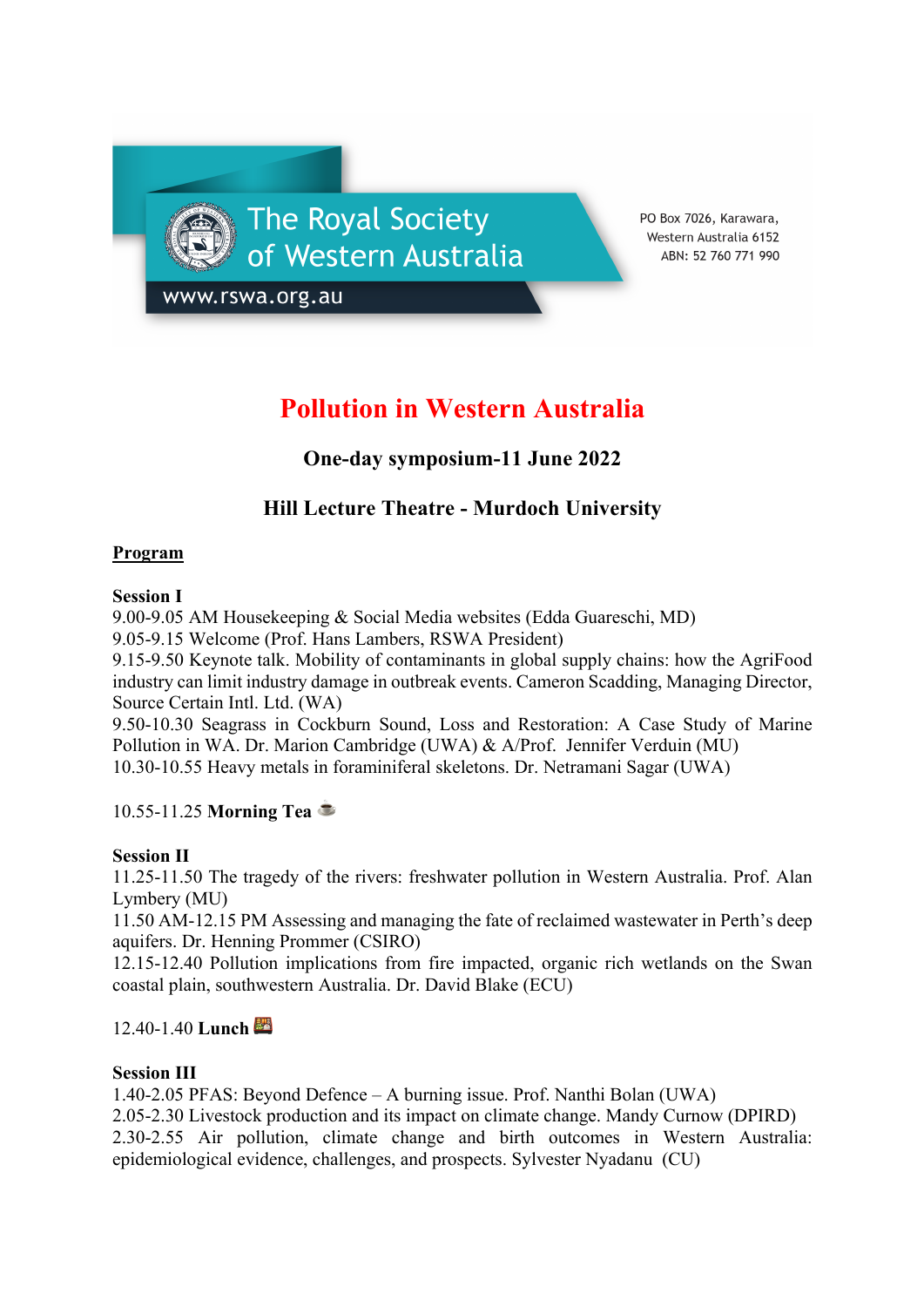# 2.55-3.20 **Afternoon Tea** ☕

#### **Session IV**

3.20-3.45 Plastics in the South Coast of Western Australia. Dr. Harriet Paterson (UWA) 3.45-4.10 Plastic pollution on land. Dr. Andrew Rate (UWA) 4.10-4.35 Micro- & nano-plastics in the animal kingdom. A status of the knowledge and the presentation of a research project. Edda Guareschi, MD (MU)

# 4.35-5.00 **Closing Remarks**

#### **The Royal Society of Western Australia**

Website https://www.rswa.org.au/

Information about Membership https://www.rswa.org.au/membership/Membership.aspx

**Biographies** of the authors will be available upon individual requests

#### **Interested in promoting and publicizing your research?**

Look up The Conversation, https://theconversation.com/au and How to submit a pitch with The Conversation, https://theconversation.com/au/pitches

\*\*\*

# **Abstracts**

# **Pollution implications from fire impacted, organic rich wetlands on the swan coastal plain, southwestern Australia.**

Dave Blake & Pierre Horwitz Centre for People, Place & Planet, Edith Cowan University d.blake@ecu.edu.au p.horwitz@ecu.edu.au

This presentation focuses on the pollution generated from fires, and fire management practices in organic rich wetlands on the Swan Coastal Plain, southwestern Australia and presents the findings of studies investigating air quality, pore- and groundwater responses and the implications of management practices in organic rich wetlands north of Joondalup.

Over the last decade the incidence of smouldering combustion events in organic-rich wetland sediments on the Swan Coastal Plain of southwestern Australia have increased in frequency and/or intensity and duration. These 'peat' fires can burn for extended periods, generating smoke, resulting in localised air quality impacts. The intimate link between wetland sediments and groundwater means that the combustion of wetland sediments has the capacity to influence water quality.

This presentation presents the findings of studies conducted over the last 15 years. The findings show that air quality impacts include episodic generation of high levels of PM10 and PM2.5 and the generation of volatile organic compounds, including both possible and probable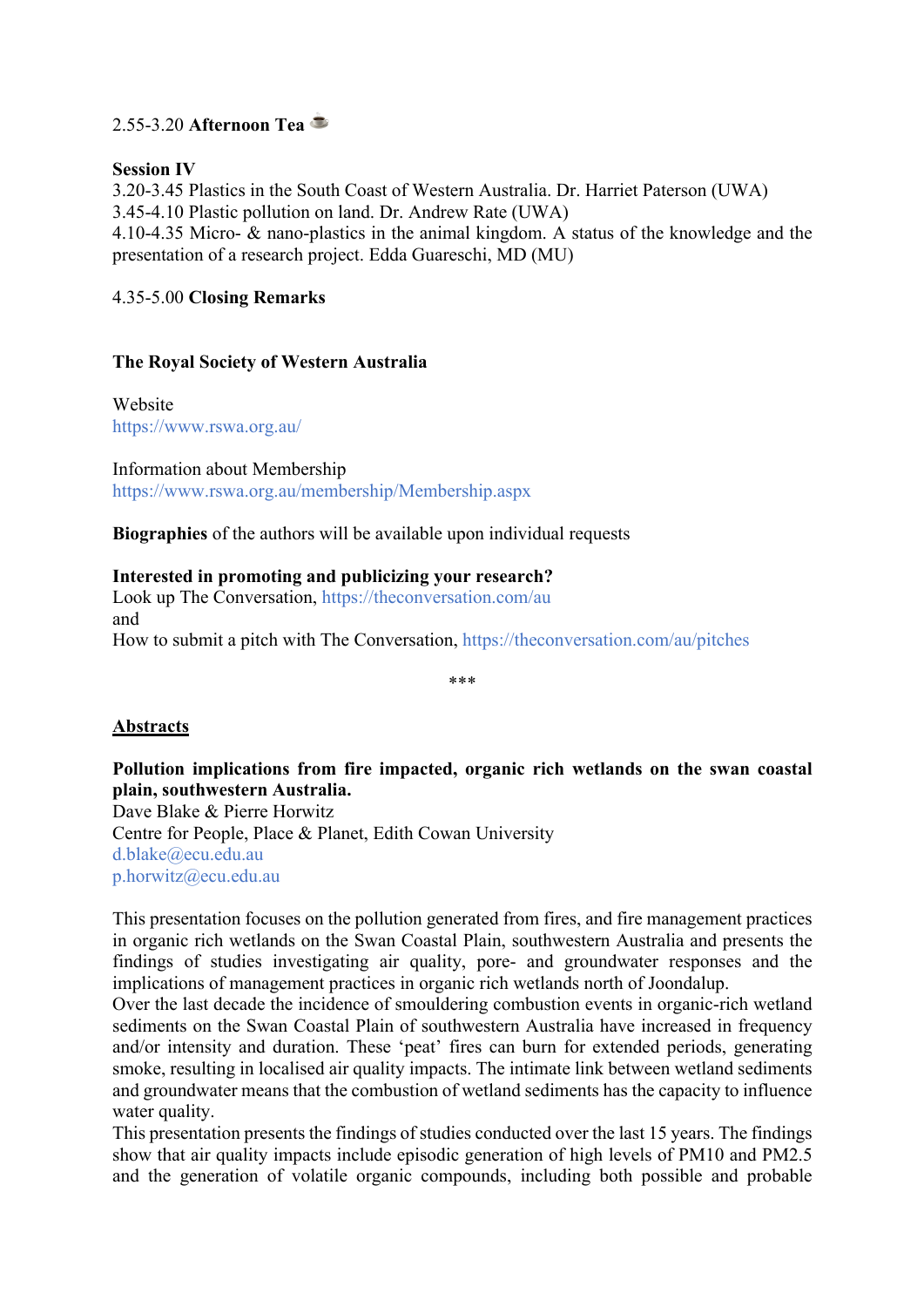carcinogens. In groundwater, fire brought about a substantial increase in oxidation of sulfidic wetland sediments that resulted in the generation of acidic porewaters and the concomitant mobilisation of metal species. The generated acidity was found to be episodic in nature, varying with seasonal fluctuations of groundwater and fire management practices. In the long-term, the magnitude and repeated incidence of such events and their management, could lead to the erosion of the acid buffering capacity of these wetlands.

#### **PFAS Beyond Defence**

#### Nanthi Bolan

UWA School of Agriculture and Environment The University of Western Australia

nanthi.bolan@uwa.edu.au

Poly- and perfluoroalkyl substances (PFASs) are a diverse group of synthetic fluorinated compounds, which are bio-accumulative and toxic to humans and the environment. Aqueous film forming foam (AFFF) used in firefighting is a point source of PFAS input to soil and groundwater. Recently, there have been major concerns about contamination of groundwater sources with PFAS compounds in sites that have been testing AFFF for firefighting. Incidences of PFAS contamination of soil and groundwater sources have been noticed beyond defence sites that include landfills and wastewater treatment plants. Biosolids and landfills are two other major diffuse sources of PFAS input to soil and groundwater sources. This presentation provides an overview on the sources, distribution, toxicity, and remediation of PFAS compounds - beyond defence sites.

#### **Seagrass in Cockburn Sound, Loss and Restoration: A Case Study of Marine Pollution in WA**

Cambridge,  $ML^1$  & Verduin,  $J^2$ 

<sup>1</sup>UWA Oceans Institute and school of biological Sciences, The University of Western Australia, Crawley, 6009

#### marion.cambridge@uwa.edu.au

<sup>2</sup>Environmental and Conservation Sciences, Centre for Sustainable Aquatic Ecosystems, Murdoch University, Murdoch 6150, Western Australia j.verduin@murdoch.edu.au

This combined talk gives a historical overview of the industrial development and seagrass loss from marine pollution and then considers the steps being undertaken in large scale restoration of this threatened ecosystem. Cockburn Sound (CS) was the first case of marine pollution in WA that was closely studied in the 1970's. Industries discharged waste waters along the Kwinana foreshore resulting in more than 75% of the seagrass lost over a few years (4000 ha to 900 ha). In the following decades, the seagrasses did not recover in most areas despite large reductions in pollutants. There is now a new resurgence of interest in CS seagrass because of the current plans for a new port. How feasible is large scale rehabilitation of seagrass meadows, opening the way to more wide-scale restoration of this threatened ecosystem?

Three hectares of seagrass were planted as an offset for seagrass loss in the Cockburn Sound region and subsequently monitored over a period of five years (2004-2012). Two local meadow-forming species of Posidonia were used and after seven years shoot densities had increased to 500 shoots per m2, resembling nearby natural meadows. Innovation in the development of practical technical solutions for the rehabilitation of seagrasses was then taken a step further with the use of seeding in Owen Anchorage and Cockburn Sound.

Livestock production and its impact on climate change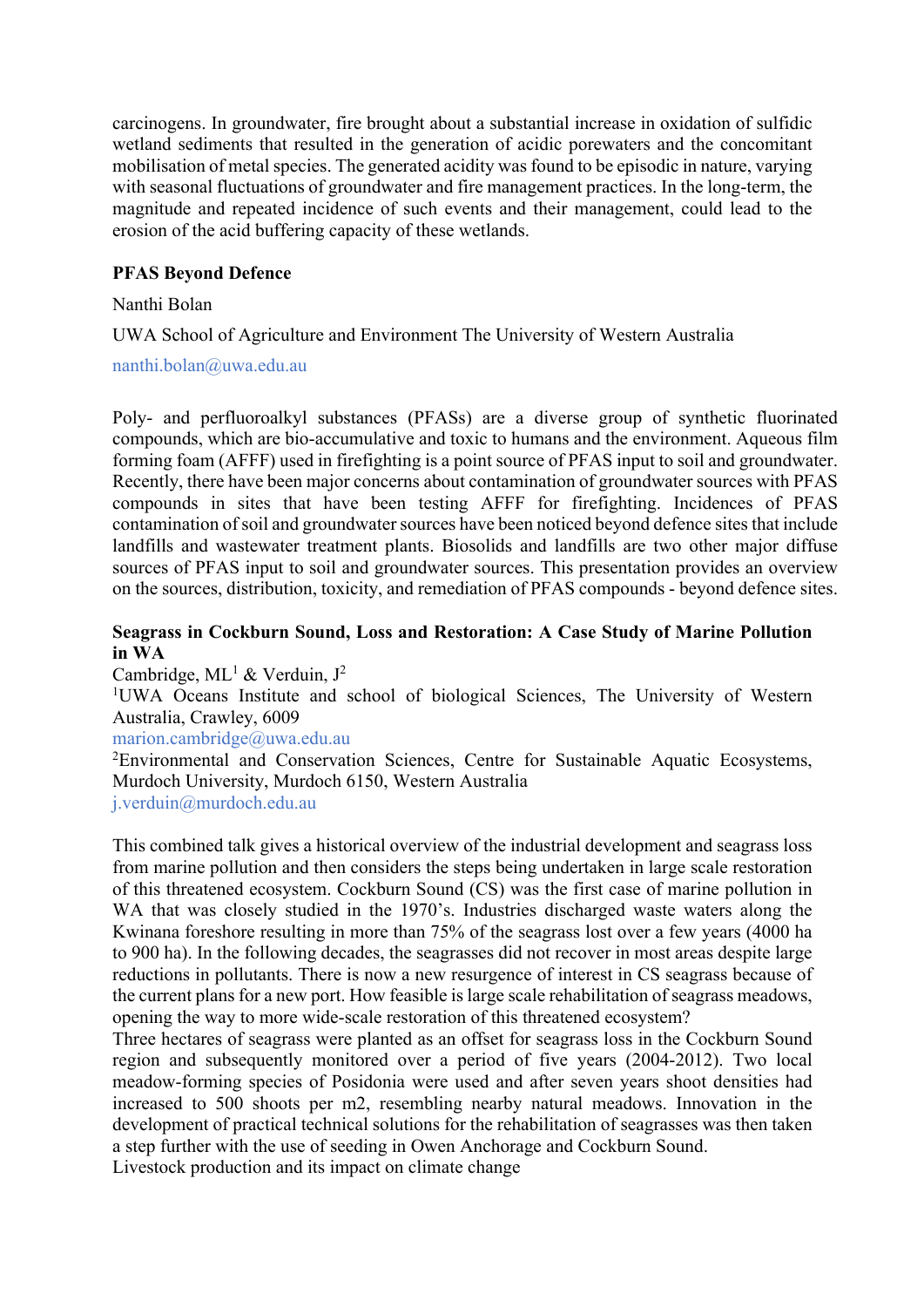#### **Livestock production and its impact on climate change.**

Mandy Curnow Program Manager, Emissions Program & Sectoral Emissions Reduction Strategy: Agriculture Department of Primary Industries and Regional Development mandy.curnow@dpird.wa.gov.au

Livestock, in particular ruminants, have been labelled as a significant contributor to Greenhouse Gas emissions and hence climate change. WA has a significant livestock sector, mostly grazing on rangelands and improved pastures producing significant export income for the state and a supply of high quality meat and wool. In WA emissions from agriculture make up about 10% and livestock production  $\sim 6\%$  of that. Livestock emissions are mainly driven by methane production which is a powerful warming gas and pundits are quick to point out that by eating less red meat we can save the planet. Exploring the emissions in WA and the opportunities for agriculture to contribute to the sequestration of carbon shows that we can have our beef and eat it too.

#### **Micro- & nano-plastics in the animal kingdom. A status of the knowledge and the presentation of a research project.**

Edda Guareschi Medical, Molecular and Forensic Sciences, Murdoch University Edda.Guareschi@murdoch.edu.au

Plastics are the synthetic organic polymers of monomers extracted from oil or gas. Mass production began in the 1940s and about 9 billion tonnes are estimated to have been produced until today, with hardly 10% being recycled. The scientific literature has covered the properties, nomenclature, sources and dimensions (macro-, micro-  $\leq$  5 mm, nano-  $\leq$  0.1 µm) of

plastics in the environment, and scholarly articles about their impact on the global health, human and non-human, are increasing. Focusing on samples of fish, invertebrates and mammalian tissues in Western Australia, the aim of the proposed research study is to determine the presence and the abundance of

micro/nanoplastics in their organisms, and to review their potential impact on the global health of the WA community. The tissues samples will be provided by the Vet School and through activities of the Harry Butler Institute, both at MU. The assessment of plastics in tissues requires analytical techniques (e.g., FTIR), which will be performed and interpreted at Source Certain Intl. Ltd. (WA). The expected results are represented by the positive detection of micro/nanoplastics in the sampled tissues. Accumulation will be assessed and quantified. The discussion will focus on the health hazards posed by the presence of micro- and nano-plastics in living tissues and organs in WA, possible interventions/prevention, public awareness.

#### **The tragedy of the rivers: freshwater pollution in Western Australia**

#### Alan Lymbery

Centre for Sustainable Aquatic Ecosystems, Harry Butler Institute, Murdoch University a.lymbery@murdoch.edu.au

Freshwater environments support much greater biodiversity than either the land or the sea, but this diversity is being lost at an alarming rate, with global populations of freshwater species having declined by an average of 83% in the last 50 years. Despite this, freshwater ecosystems receive very little political, public or even scientific interest, in comparison to terrestrial and marine ecosystems. In Western Australia, 80% of river systems have had major disturbances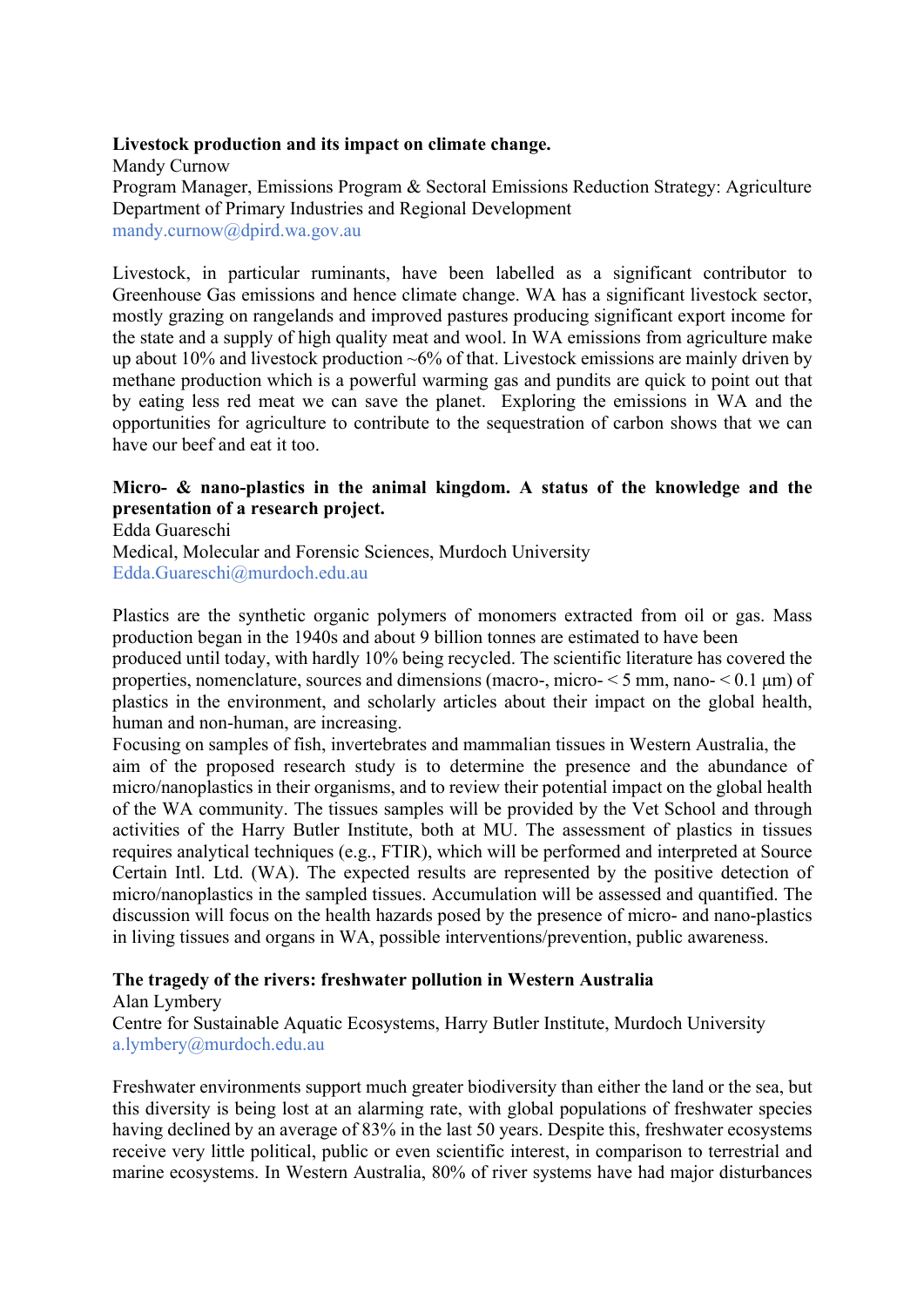to their hydrology and ecology, and 70% of wetlands on the Swan coastal plain have been lost since European settlement. The terrestrial reserve system is ineffective in preventing the loss of freshwater diversity. In addition, although the integrity of waterways is ostensibly protected by many separate pieces of legislation, a lack of integration and prioritisation of human use over ecosystem health values often means that protection is sub-standard. The conservation of Western Australia's unique freshwater biodiversity requires a major change in political and public mindset.

#### **Air pollution, climate change and birth outcomes in Western Australia: epidemiological evidence, challenges, and prospects.**

Sylvester D. Nyadanu, Gizachew A. Tessema, Ben Mullins, Gavin Pereira

Curtin School of Population Health, Curtin University, Perth, Kent Street, Bentley, Western Australia 6102, Australia

sylvester.nyadanu@postgrad.curtin.edu.au

Objectives: To conduct the first umbrella review of systematic reviews and meta-analyses (SRMAs) on the associations between ambient air pollution or temperature and birth outcomes and the first primary study on climate change and birth outcomes in Western Australia (WA). Methods: We systematically searched and synthesised SRMAs on ambient air pollution or temperature and birth outcomes (preterm birth, stillbirth, birth weight, low birth weight, and small-for-gestational age) from eight databases and three grey literature sources. We conducted a space-time-stratified case-crossover analysis of 2,835 singleton stillbirths and 15,576 singleton live births with spontaneous preterm birth (sPTB) and maternal exposures to daily Universal Thermal Climate Index (UTCI) between 1st January 2000 and 31st December 2015 in WA.

Results: For air pollution, 36 SRMAs (15 without and 21 with meta-analyses) were synthesised that contained 295 primary studies, predominantly from USA and China. Australia contributed 11 studies which included 3 from WA. Particulate matter pollutants (PM2.5/PM10) showed more consistent positive associations with birth outcomes than gaseous pollutants. There were 9 SRMAs on ambient temperature (8 without and 1 with meta-analysis) that comprised 78 primary studies. Australia contributed 7 primary studies but none of these was in WA. All 9 SRMAs concluded that extreme temperatures contributed to higher risks of birth outcomes. Primary analysis in WA showed that relative to no thermal stress (median UTCI), exposure to cold (1st percentile) and heat (99th percentile) stresses in the past six days up to the delivery day were associated with  $14\%$  (RR = 1.14, 95% CI: 1.12, 1.15) and 19% (RR = 1.19, 95% CI: 1.17, 1.21) greater risks of stillbirth, no association (RR= 0.99, 95% CI: 0.98, 0.99) and 5% greater risk (RR=1.05, 95% CI: 1.04, 1.06) of sPTB, respectively with substantial sociodemographic vulnerabilities.

Discussion: Both air pollution and extreme climates elevated the risk of birth outcomes, suggesting public health and climate change policies.

#### **Plastics in the South Coast of Western Australia**

Harriet Paterson UWA Oceans Institute The University of Western Australia harriet.paterson@uwa.edu.au

Harriet Paterson is an independent researcher who has an interest in detecting and monitoring plastic in the marine and aquatic environments. She has concentrated her work on the South Coast of Western Australia, looking at the abundance of plastic on beaches and in biota. She concentrates on documenting the annual plastic load on Muttonbird Beach. Her students have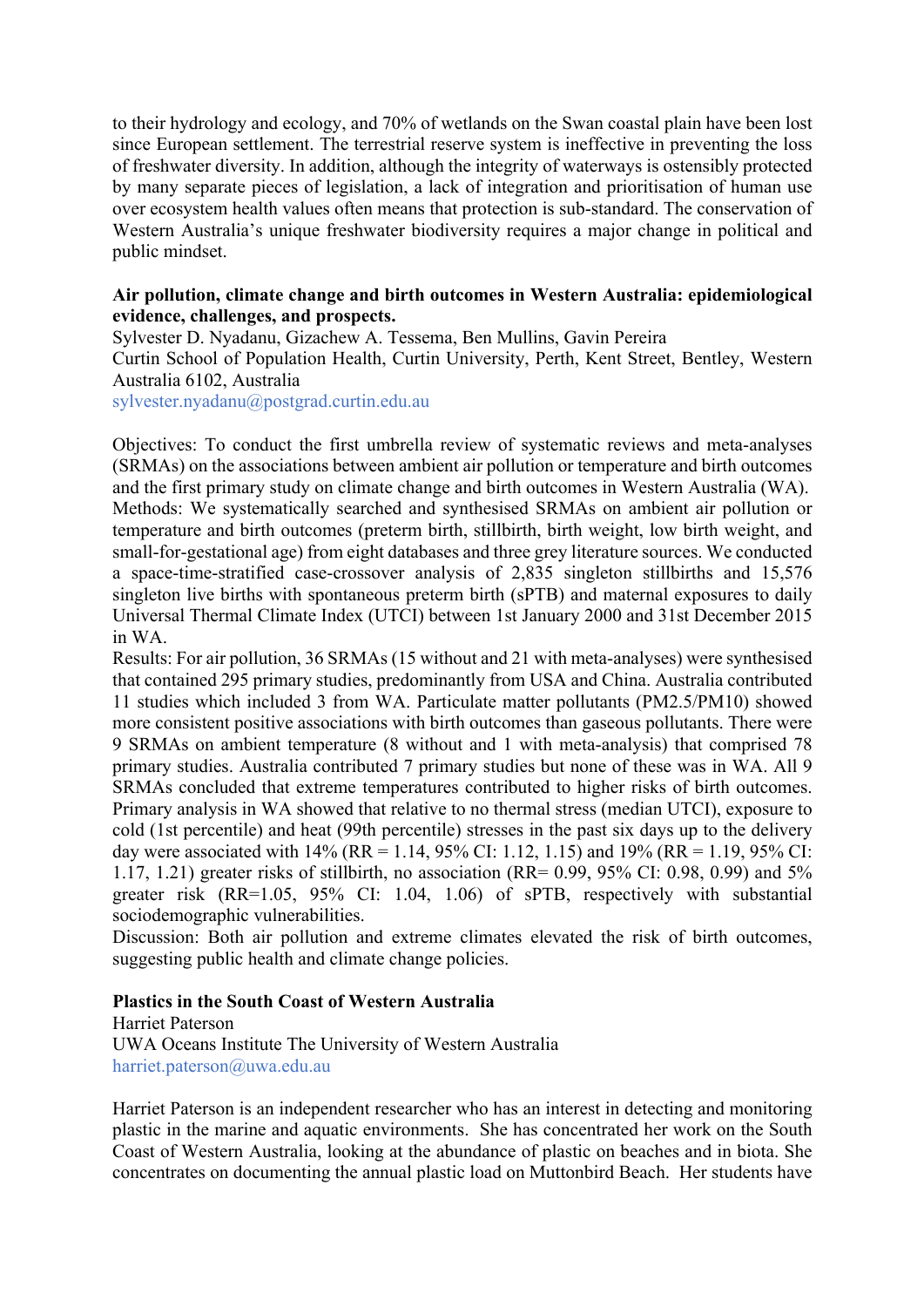investigated the distribution of plastics on larges bays and drivers of daily abundances on Shelly Beach with help from WOW Eco Cruises. Her work has also explored the plastic abundance on Penguin Island, where an unusually high load of plastic can be found. One of the more novel investigations has been quantifying the plastic load in Beak Salmon, whose larvae accumulate at the shelf edge. These fish were collected in boluses regurgitated by Brown Noddies during annual surveying on Lancelin Island. She is responsible for developing the TransPlas Network which has linked academics from the UK and China, resulting collaborations between academics, students and has produced an international paper. This program included Western Australian students examining the plastic loads in seagrass beds of the Swan River and in estuaries of the southwest, in the water column and bivalves. Dr Paterson has been recognised for her work and was a runner up in the Great Southern Development Commission Prize in 2019. She intends on documenting the abundance of plastic on the south coast in the coming decades as she expects the abundance to increase in her lifetime.

#### **Assessing and managing the fate of reclaimed wastewater in Perth's deep aquifers.** Dr. Henning Prommer

Commonwealth Scientific and Industrial Research Organisation (CSIRO) Henning.Prommer@csiro.au

Groundwater replenishment of deep aquifers with highly treated, reclaimed wastewater has become an important tool to secure Perth water future. This presentation will give an overview of the geochemical investigations that have accompanied the development of this water source over the last 20 years, with a particular focus on the role that numerical modelling has played on assessing and managing the geochemical response to the injection of the recycled water from early laboratory-scale experiments over the analysis of the Groundwater Replenishment Trial (GWRT) to the use of reactive transport modelling to assess injectant amendments that will minimise the risk of metal mobilisation.

# **Monitoring of heavy metals contamination in near-shore marine environments using a novel bio-archive: Large benthic foraminifera** *Amphisorus hemprichii*

Netramani Sagar ARC Centre of Excellence for Coral Reef Studies-Oceans Graduate School The University of Western Australia netramani.sagar@uwa.edu.au

The release of heavy metals (HMs) into the coastal environments due to increasing anthropogenic activities poses a severe threat to local marine ecosystems and food chains. While some heavy metals may serve as essential nutrients for plants and animals, at elevated concentrations most are toxic and hazardous. Therefore, heavy metal pollution in coastal waters is one of the major environmental concerns making it imperative to develop reliable proxies for quantification of concentration levels. Shell geochemistry of marine calcifiers are increasingly utilised to monitor HM contamination in the coastal waters to overcome limitations from traditional monitoring methods (e.g., using water, sediment and marine biota samples). Heavy metal quantification studies were carried out using culture experiments with live juvenile specimens of the large benthic foraminifera *Amphisorus hemprichii* collected from the subtropical waters of Rottnest Island. This species was primarily selected because of their high abundance and common occurrence along the Western Australian and other Indian Ocean coastlines. The new calcitic tests of *A. hemprichii* formed during the culture experiments were characterised using LA-ICP-MS. The partition coefficients for Pb, Mn, Ni, and Cd